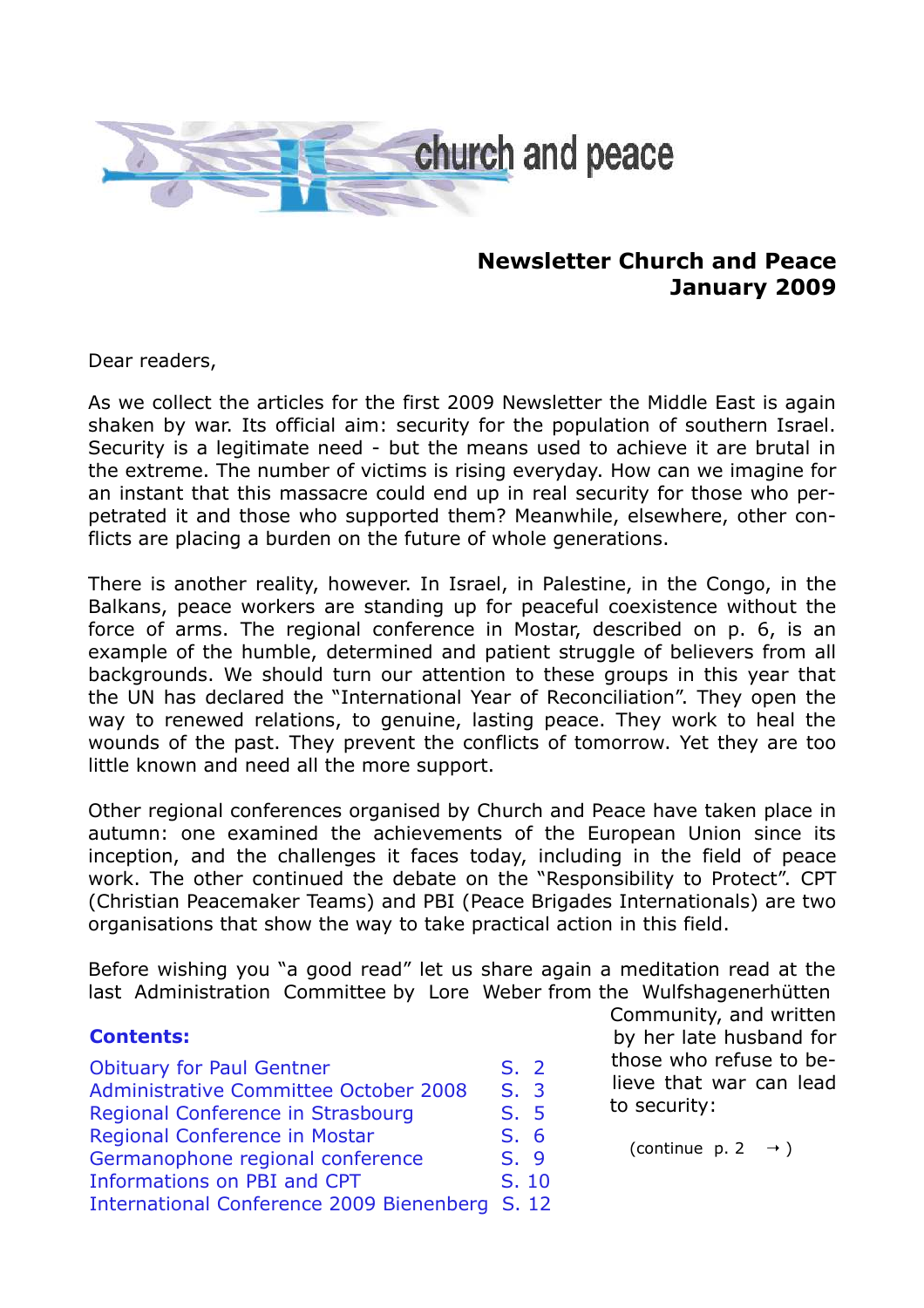Jesus says: "Blessed are the meek for they will inherit the earth." In this beatitude Jesus encourages all those who take the path of "gentle courage" (literal translation of German *Sanftmut*, meekness); in another translation we read: those who refrain from using violence. Those of us who want to go down this route truly need encouraging. Because it really seems that it is not the path of meekness but that of armed strength that leads to the future. No, says Jesus, it is not those who build their life on violence and weapons and live by the law of the strongest who will inherit the earth. It is you who do not use force at all, you who unite courage and gentleness. But given the realities of this earth, bristling with weapons, you cannot preserve gentleness and courage yourself. It will do you good to look away, to me and my path of meekness, which I followed to the end, to the Cross: I did not resist and I did not use any violence and still I was not brought to nought. Rather I live, my heavenly father having saved me with his life-giving hands and awakened me from death. I live and you on my path of courage and gentleness will also live.

nano-Northernder Reche

Marie-Noëlle von der Recke

# **Obituary for Paul Gentner**

Our member Paul Gentner, a former treasurer of Church & Peace, passed away on 29 September at the age of 75. Paul Gentner first did voluntary service with *Menno-*

Paul in Sanary, F

*nite Central Committee* in the USA and in Algeria. Then he became a volunteer and local coordinator of *Eirene* in Marocco and its manager and financial officer in Römlinghoven and Neuwied.

Paul's life and service illustrated, in rare fashion, what we mean when we say that peace service is an indispensable element of Peace Church witness. From this conviction, Church & Peace pressed for the creation of *Eirene*, International Christian Peace Service, in 1957. However, it was Paul Gentner with his wife Annik and his whole family who gave the organisation its unique profile. Neither in projects nor in the life of the team did Paul ever allow considerations of prestige to mark decision-making. Instead, his life dedicated to following Jesus infused all *Eirene*'s activities with a spirit of radical solidarity. In Paul we lose a deeply credible witness to this spirit and this calling.

*Wilfried Warneck*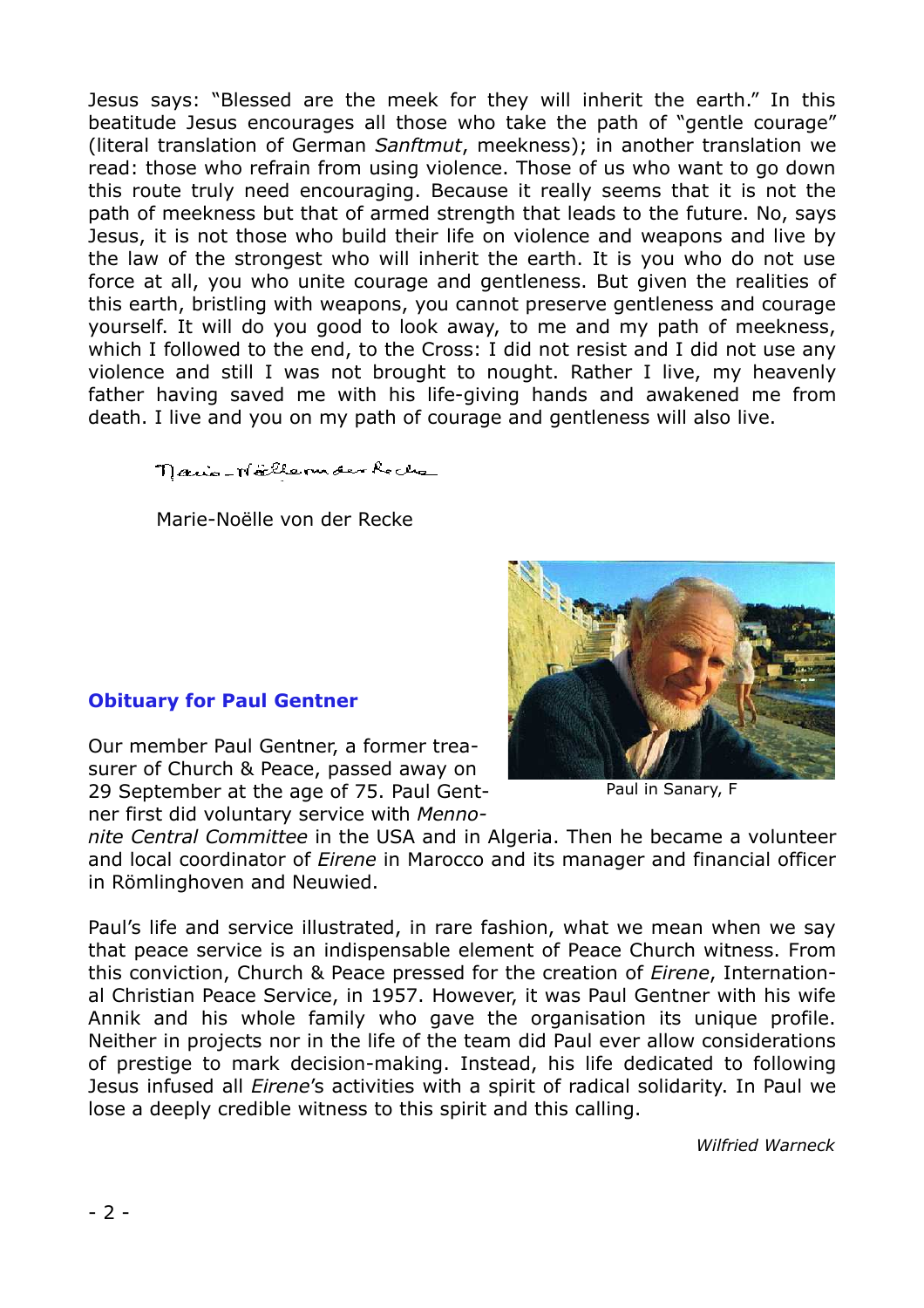#### **Administrative Committee Meeting 1.-3. October, 2008 at Church and Peace member "Le Soc" (Plowshare) in Wimmenau, France**

In the first three days in October, the Administrative Committee (AC) gathered at *Maison Jean Goss* where our member group "Le Soc" is located in the beautiful hamlet Kohlhütte in the northern Vosges mountain range.

This was the first AC meeting since Martin Schuler began his term as executive secretary and since Terri Miller's departure last summer. Although there was a long agenda, the AC was able to discuss all of the topics and also take time for breaks.



Betty and Claude Braun, Le Soc

One outcome of the meeting is that the AC decided to report about its work through the newsletter. This report is replacing the earlier "Letter to Members" and thus reaches a larger circle of friends and supporters.

At the beginning of the meeting, the AC took time to remember Paul Gentner, former treasurer of Church and Peace, who passed away two days before the meeting.

The year 2008 was filled with many conferences:

The Annual General Meeting (AGM) in May, at Barchem, and the regional conference at Ammerdown, Great Britain, which we reported on in the last newsletter and which were now evaluated by the AC. The three other regional conference reports are included in this issue of the newsletter. The interest in these conferences as well as the positive experiences we have had in cooperating with our partners will be taken into consideration by the AC when discussing again at the March 2009 AC meeting how often the regional and international conferences should take place. The last AGM had asked the AC to prepare a draft on this subject.

The next AGM will be held on **11./12. June** right before the International Conference (Jubilee conference) at Bienenberg (**June 12 th - 14 th 2009**). At that time, the election of new AC members for Church and Peace will take place. For several months the nomination committee has been working on contacting candidates.

A peace declaration will be presented at the AGM. It is currently being formulated by an international theological group and will be the topic of one of the workshops during the International Conference.

One of the jobs given to the AC at the last AGM was to start thinking about how to get younger people involved. In an intensive and fruitful brainstorming session, we filled a flipchart with many ideas and at the end, decided to invite young people from the member groups to enter into a dialogue. The AC would like to hear how they envision Church and Peace and what they think about it. Church and Peace wants to learn from their answers and is open to their participation in the planning and implementation of future events.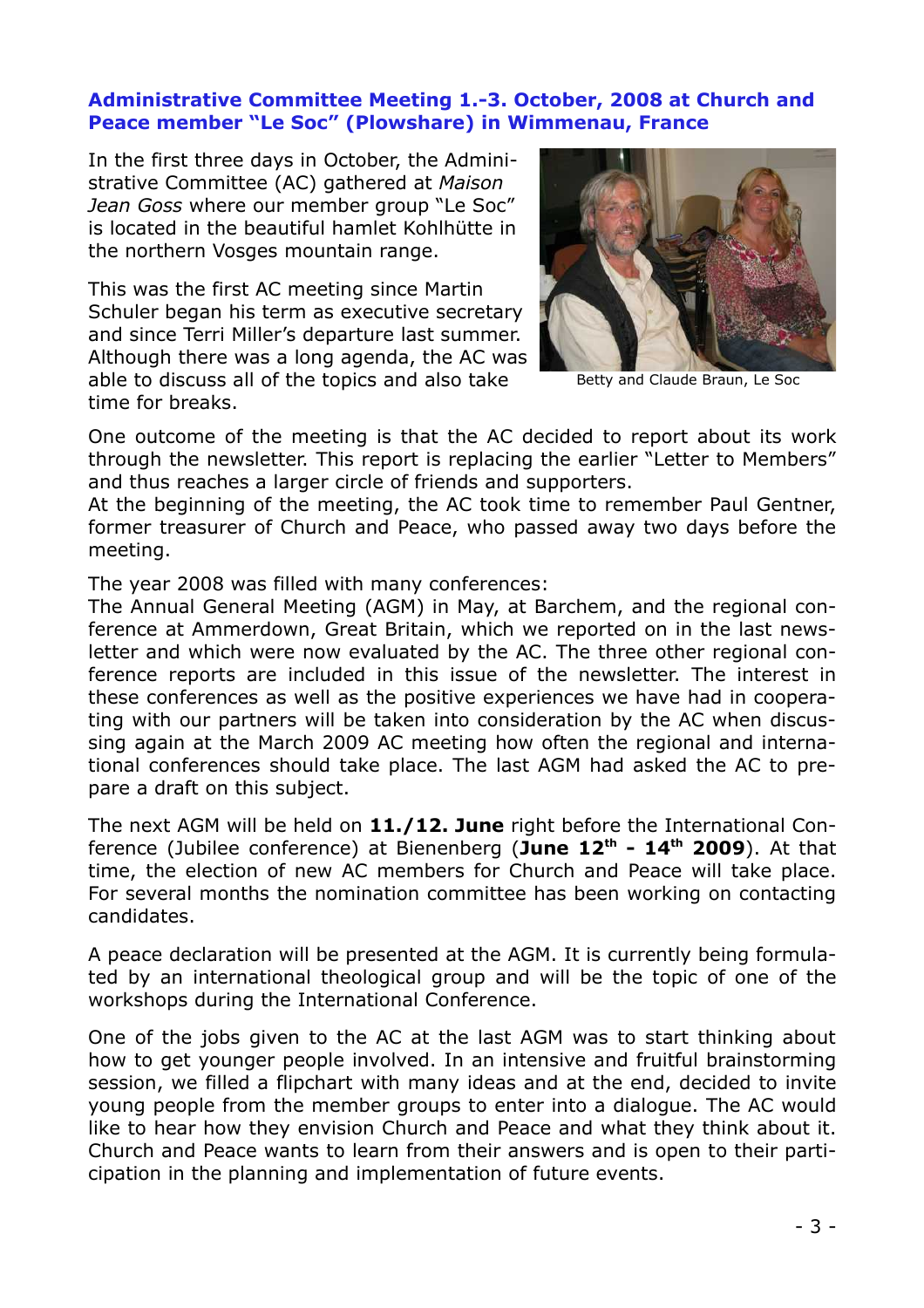One of the first concrete steps is to offer six scholarships for young participants for the International conference at the Bienenberg – one for each decade. Older participants will be given the opportunity to sponsor other young people as participants (see invitation leaflet and registry sheet, which is attached to this newsletter).



Naturally, we can't have an AC meeting without discussing the topic of "finances": the treasurer and the executive secretary were able to report to the AC about the first eight months of 2008, that the state of our finances is tight, but stable and within the budget. The opinion at that time was that we would close the year 2008 without a new deficit, which we can happily report has come true. For this, I want to especially thank all of those who have helped make this happen. The

situation is good at the moment, but it is not yet in the clear. In October, the AC also set the goal for the Jubilee year of 2009 and Church and Peace's  $60^{\text{th}}$ birthday, of creating an outlook and a plan for the coming years. The budget for 2009, which was presented in draft form in Wimmenau, is open for discussion and adoption by the AGM.

In order to have fundraising attemps not only in the German-speaking region during the Jubilee year, the AC has decided that the colored Church and Peace leaflet should also be printed in English and French. The English copies are available and can be requested at the International Office. The French version will be printed as soon as the coordination for this region has been clarified. The AC hopes, along with the International Office team, that the new allocation of tasks will provide more room for Marie-Noëlle to work at strengthening relationships in our network.

Finally, the AC registered an application for individual membership and will recommend its approval to the next AGM: Harry Schram is the Chairperson of *Eirene International*.

**\_\_\_\_\_\_\_\_\_\_\_\_\_\_\_\_\_\_\_\_\_\_\_\_\_\_\_\_\_\_\_\_\_\_\_\_\_\_\_\_\_\_\_\_\_\_**

*Martin Schuler*

**Regional Conference held in cooperation with the branches of the International Fellowship of Reconciliation (IFOR) in Strasbourg, France, from 3 – 5 October 2008. The first such meeting to be held in France in four years was both exciting and fruitful.**

The original concept had been to organise a francophone regional meeting of Church and Peace in co-operation with MIR France, the French branch of IFOR. This concept developed, however, into a project of truly European



Demonstration in front of the Opera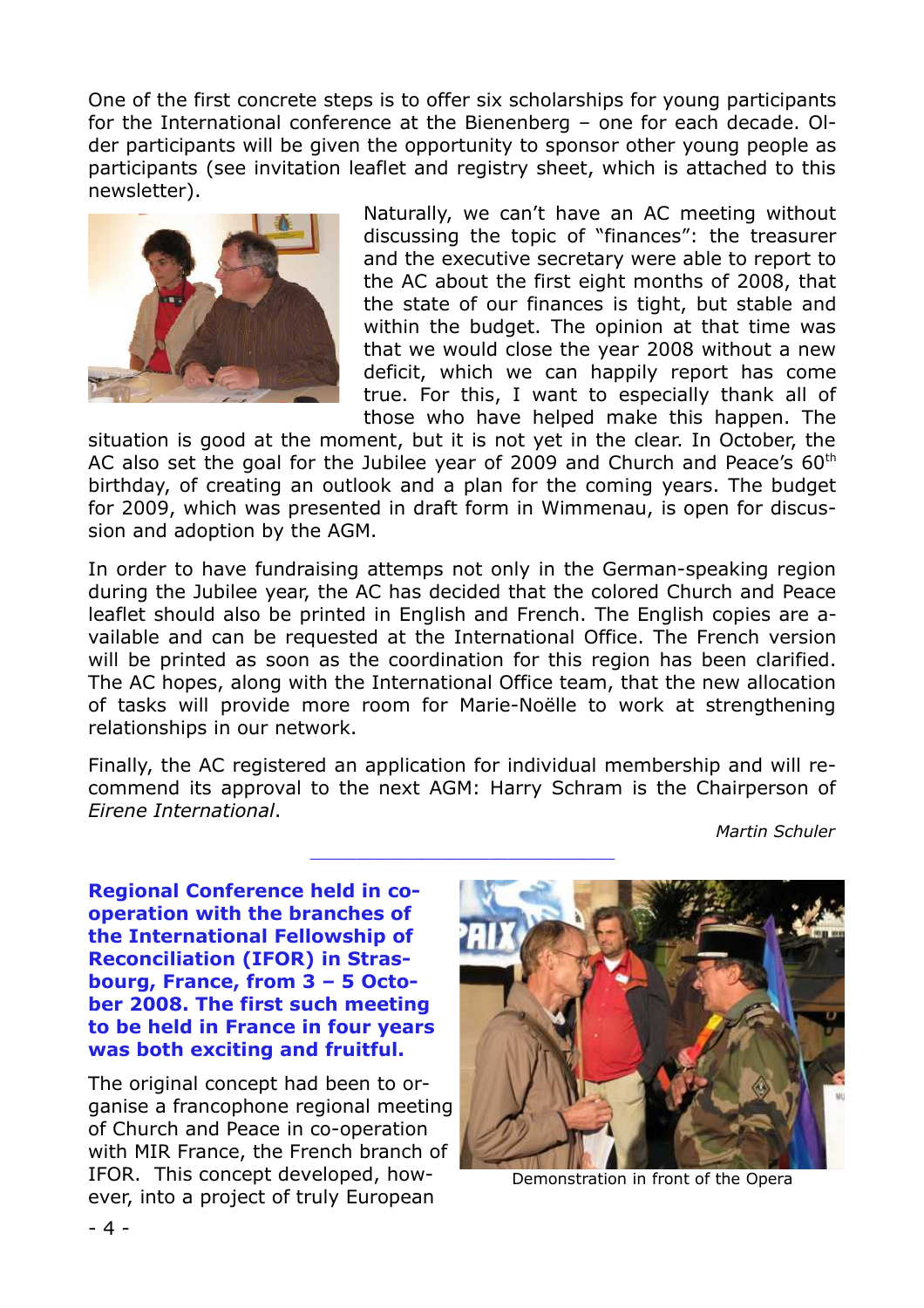scope, with over fifty participants coming to 'Strasbourg – European City' from France, Switzerland, Germany, UK, Netherlands, Belgium and Austria. The theme selected for the weekend meeting was '**European Union, in the beginning a Reconciliation Project – but what about today?**'



Maria Biedrawa, Marie-Noëlle von der Recke, Frédéric Rognon

The opening 'meet and greet' programme with its relaxed atmosphere made possible an awareness of the European and non-European family roots represented by the participants. The discussion and exchange of various linguistic heritages and different groups and traditions, all working toward peace began then and there!

Lectures of considerable substance were presented by Frédéric Rognon (Member of the Communauté de l'Arche, and university

lecturer of the Faculty of Theology of the University of Strasbourg) and Ullrich Hahn (Chair of the German branch of IFOR). They described the development of European integration up to the present day, with particular emphasis on what has already been achieved in legal development, as well as on the reconciliation of former enemies. These lectures offered visions and opportunities for present and future challenges – among other things a turnaround in economic and military policy, as well as in dealing with refugees.

Hildegard Goss-Mayr, Honorary President of IFOR, was interviewed, and described her fifty years of commitment and personal witness to reconciliation in Europe. In moving words she called to mind the path-breaking encounters which she and her husband Jean Goss had conducted in a still divided Europe. She named five areas as priorities for the years immediately ahead: inter-religious dialogue; dialogue with citizens of former East Bloc countries; solidarity with countries in the southern hemisphere; peace education; and the founding of a European Peace Agency.

Participants then split into three workshop groups to discuss the following topics in more depth: *peace service and reconciliation work in Europe*; *realising a shared system of common values*; and *the development of a petition for the*

*establishment of a European Peace Agency*.

The highlight of the conference was the demonstration in the square in front of the opera calling for the founding of a European Peace Agency. This became even more exciting as the French military were holding an information event there at the same time, so that many soldiers in uniform were in the audience. - It would be pure conjecture, of course, to reflect on how the words spoken on behalf of a European Peace Agency were received by this section of the public, but it



Hildegard Goss-Mayr

was fervently hoped that the enthusiasm shown by the members of the Regional Conference was not lost on the military.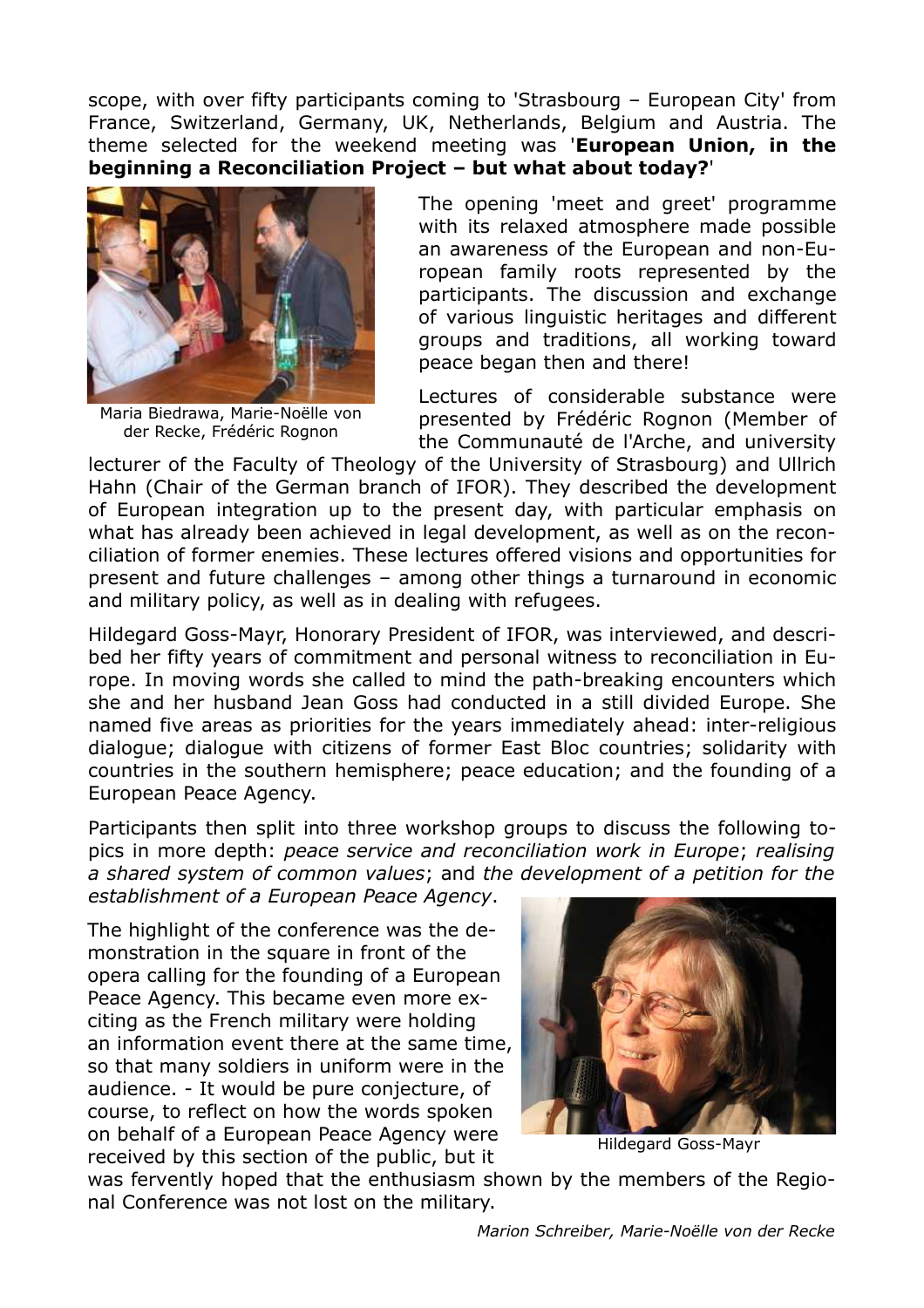## **Southeast Europe Regional Conference - Mostar 8-12 October 2008**

**45 peace activists from former Yugoslavian countries and several members of Church and Peace attended the second interfaith regional conference "By building Peace, we glorify God". It took place from 8- 12 October 2008 in Blagaj near Mostar in Bosnia. Like the first conference in 2006, it was co-organized by RAND (non-violent training, Zagreb), MCC (the relief, development and peace agency of North American Mennonites) and Church and Peace. Marie-Noëlle von der Recke was unable to attend, but gathered these impressions from Maria Biedrawa and Ana Raffai:**

#### **In what context did the conference take place?**

**Ana:** 15 years ago, Blagaj was on the front line. You can see that from the destroyed churches and the new Muslim cemetery. In the eastern part of Mostar there are mostly Muslim symbols and, in the western part, modern buildings around a churched bombed during the war and currently under reconstruction.

Under "Mostar", Wikipedia tells several stories: the English version underlines the Croatian responsibility for destroying the bridge and the acts of reprisal committed a-



gainst the Muslims; the German version is more neutral; the Croatian version mentions the Bosnian crimes and the Bosnian version those of the Croations. Not a word about all that on the city's own website: it is as though the war had not taken place. The problem is repressed. But in the streets there is a kind of war of symbols, you could say that the symbols of identity are firing at each other. That attitude is comprehensible, but so devastating.

#### **Who were the participants at the conference?**

**Ana:** 27 women, 18 men, including 9 Muslims, 11 Orthodox, 12 Catholics, 11 Protestants, 2 agnostics. 12 from Bosnia, 13 from Serbia, 12 from Croatia, 3 from Macedonia, 5 from Germany, France and the USA. They were all in some way interested in theology and/or working for peace.

**Maria:** They were all close to their respective faith communities and active in ecumenical or interfaith initiatives with young people, children and veterans.

**Ana:** They will be a valuable resource for peace advocacy in future, competent and motivated multipliers. Two thirds of them were not at the first meeting, which is a sign that the movement of **"believers for peace"** is growing.

#### **What was the conference about?**

**Ana:** The topic was "Renouncing violence - the path of coexistence", and it was approached by alternating small-group work and plenary lectures. The first day concentrated on clarifying the terms "coexistence" and "renouncing violence". Brother Ivo Markovics moved the group with his passionate plea for non-violence, as a logical and practical alternative to a nationalist religion. It is his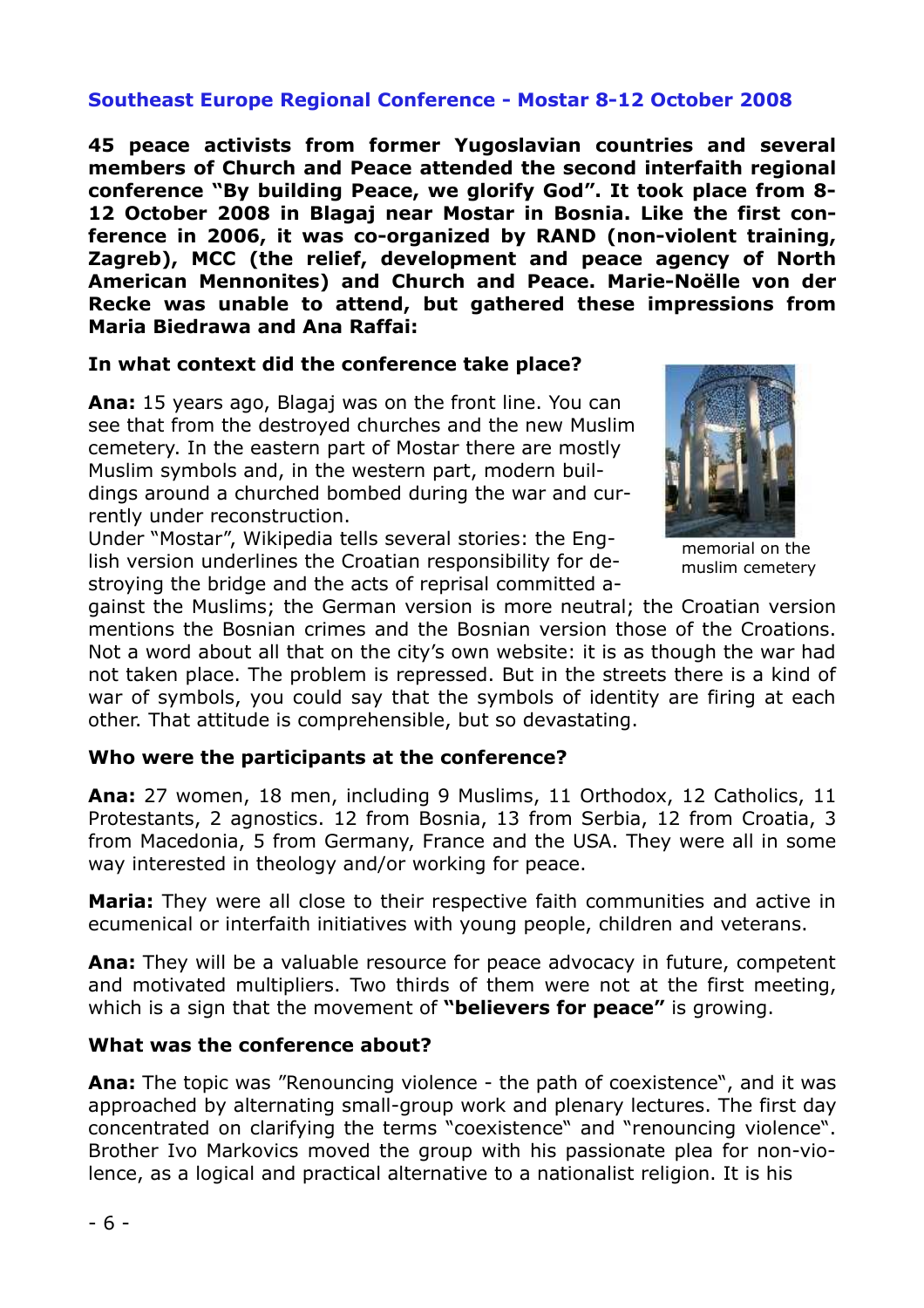conviction that God is a God of revelation. Quite unlike someone who forges human beings in the image of their desires and greed, God demonstrates power in not forgetting anyone, protecting the vulnerable, showing compassion, and calling us to love, mercy and conversion. The second day was devoted to thinking about that which - in the religious tradition of participants and speakers - motivates us to renounce violence.

**Maria:** The addresses and discussions showed the role of religions as factors for peace and reconciliation: bearing significance and hope, they are very motivating. In this sense, people of faith are ahead of the population, which is still painfully recovering from its collective trauma.

The speakers, starting from their respective tradition, drew the same conclusion from the Bible or the Koran: what unites us is our all being children of God, created by God and created different. Respect for the creator God goes through respect for God's creatures: their difference and ability to coexist is rooted in God.



T-Shirt sold in Mostar

"Coexisting" is more than just "living side by side". The term has weight for those who have lived through ethnic cleansing: on the pretext of difference thousands of people have, in the literal sense, lost the right to exist. What matters is letting others live in their difference, their alterity – that is a religious act in the pure sense, common to us all: an act of worship and praise to the Creator.

#### **One specific feature of this conference is the organising committee. How do they work?**

**Ana:** 11 men and women - Catholics, Protestants, Orthodox and Muslims – meet several times between the conferences. They endeavour to use nonviolent methods: interactivity, seeking consensus. There is a great sense of trust in the group. Its very existence and its way of working is in itself a message for participants at the conference.

# **What do you think the conference achieved?**

**Ana:** You had told me some time ago that interfaith dialogue in Germany was only in its infancy and that we were progressing much faster. That encouraged us. The participants were aware of experiencing an event that was unique in Europe, an important step for peace-building. We made the conference possible in a safe place, in a space where we felt ourselves to be on an equal footing, despite our differences.

The "safe place" is part of the discoveries that we make through non-violence. It is a strategy: **we are both the one inviting and the one invited**. In this space, our differences are a source of growth for each of us in our own identity. Part of the group felt challenged to get involved in peace work while others felt encouraged by the theological foundations given to their commitment. The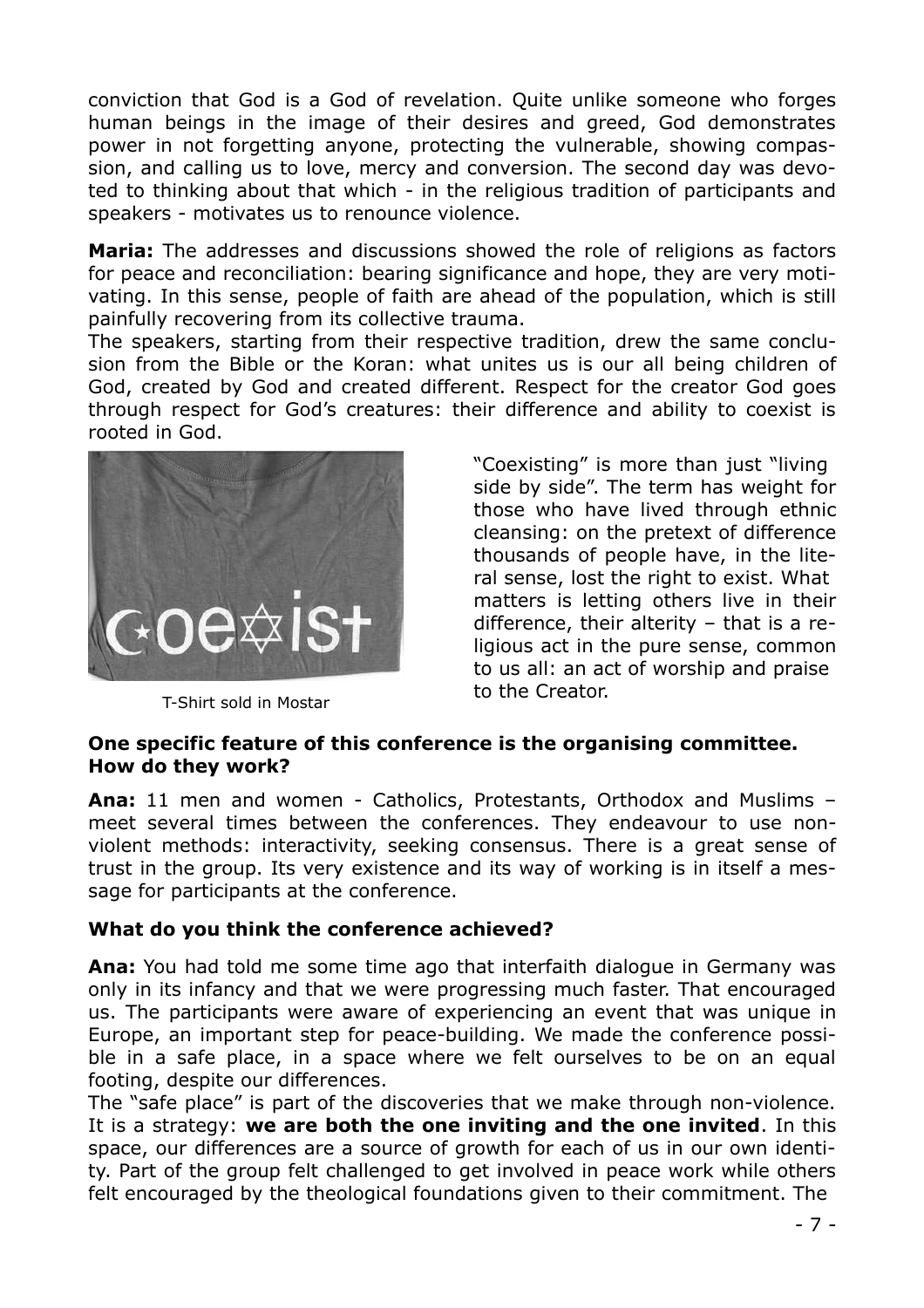

conference is increasingly becoming a place of training in the theological and educational field. All participants were motivated to take action in their respective context.

**Maria:** The lesson of this conference goes to the western world: do not forget the Balkans and the scourge of nationalism that is alive and well. Our media have stopped talking about it. Other conflicts have taken over in media coverage. Our governments have military commitments in other regions

and are hypnotised by the financial crisis. Some politicians in the Balkan region take advantage of this to preach their inflammatory message, which is aggressive and clear: wait for the right moment for revenge and regain the lost territories, if necessary by arms. "We are in a Dayton time warp," one speaker said. "Everything is negotiable and up for grabs. Nothing is guaranteed."

#### **What will be your aims after this conference?**

It is not our aim to grow in numbers. Our aim is to consolidate ourselves, persevere and be visible, in order to be the ferment of change in our society. That will take time, of course, and not be without conflict. We want to prepare for that. The preparatory group is imperative for this process: we will survive to the extent that we are sustained by this sense of common purpose.

#### *Church and Peace***, the** *German branch of the International Fellowship of Reconciliation (IFOR)* **and the** *German Mennonite Peace Comittee (DMFK)* **met at the Thomashof conference centre to take another look at the question of the Responsibility to Protect (R2P).**

\_\_\_\_\_\_\_\_\_\_\_\_\_\_\_\_\_\_\_\_\_\_\_\_\_\_\_\_\_\_

What is the international community to do when a government is not able or willing to protect its own vulnerable population from severe attacks or even genocide? This was the question as, from Friday 21 to Sunday 23 November, 75 people gathered at Thomashof near Karlsruhe (Germany) to continue the reflection on the Statement of the responsibility to protect "Vulnerable populations at risk" adopted by the World Council of Churches (WCC) in Porto Alegre in 2006. The issue had already been discussed at two Church and Peace events

this year (see September 2008 Newsletter).

As at the discussions at Barchem (23-25 May 2008) and Ammerdown (July 2008), the talks did not centre on the manifest consensus regarding the emphasis of the WCC paper on prevention and reconstruction in crisis areas. Rather, it focused on the controversial concession that R2P

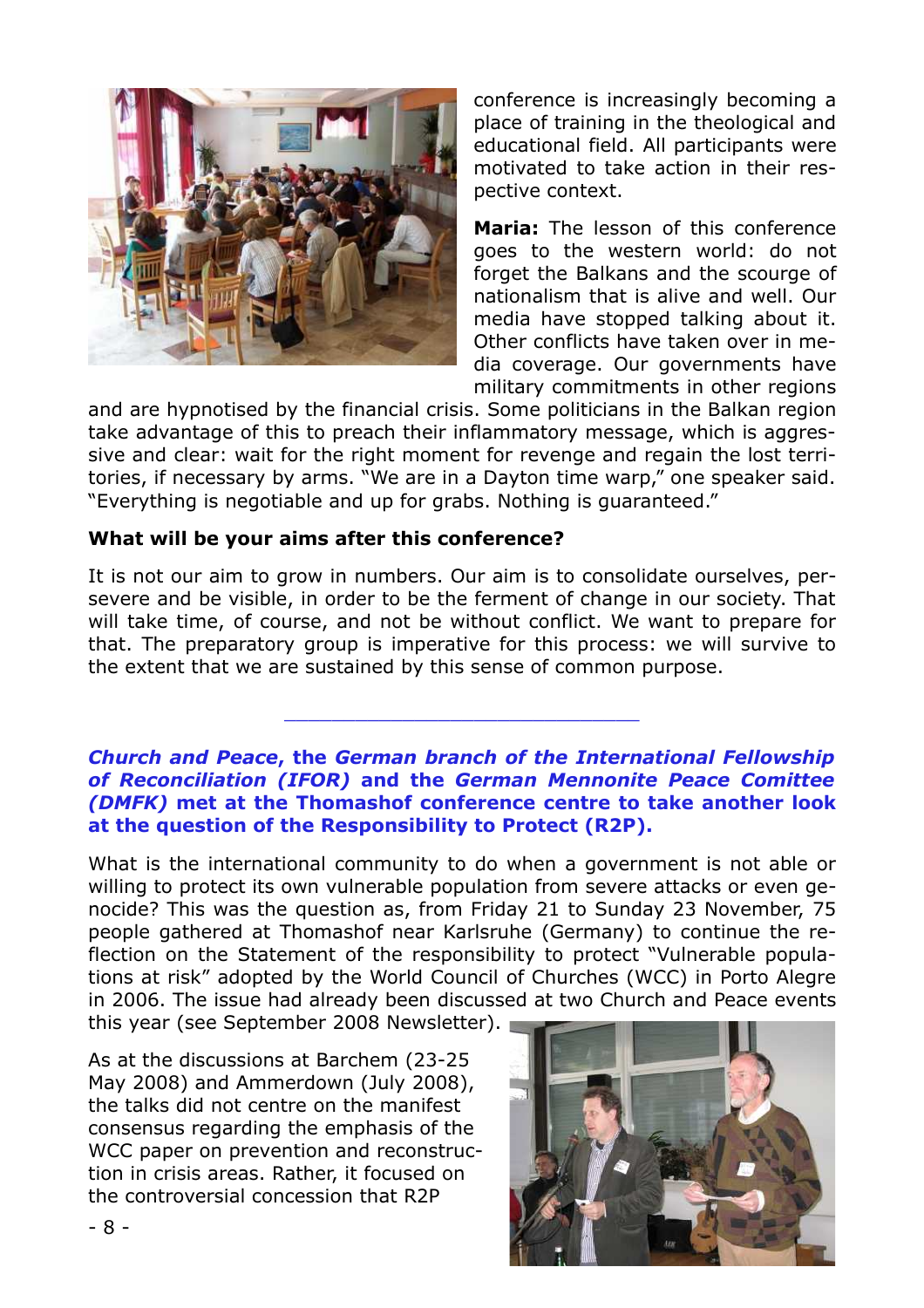could, as a last resort, be fulfilled by the use of armed force. The debate was enlivened by the lectures from Jakob Fehr (peace worker, DMFK), Thomas Nauerth (Catholic theologian, IFOR) and Moisés Mayordomo (lecturer at the Bern theological faculty, Mennonite) on the WCC paper and the light shed on the topic by the Bible.

Three reports from practical experiences - by Paul Metsch, *Peace Brigades International*, Ilse Mühlsteph from *Christian Peacemaker Teams* and Dietrich Gerstner from the diaconal community *Brot und Rosen* (Bread and Roses) – impressively illustrated the urgent nature of the topic and also the variety of conceivable non-violent interventions. Further first-hand reports followed during a story-telling evening - with wonderful musical accompaniment by Ernst-Christian Driedger. Along with the ecumenical act of worship



around the sending out of Jesus' disciples in Matthew 10, they deepened the insight that the community of Jesus Christ is called upon to stand by those who lack everything, with authority but without the means of power.

What results did this conference achieve, building on the first two events in Britain and the Netherlands? The following points emerged:

- While there was broad consensus among participants that assistance for those deprived of their rights is at the heart of the Christian mission, the option of military interventions was rejected, even as a last resort. The acceptability of police interventions remained an open question.
- Examples from practical life gave convincing witness of the way in which people under threat can be assisted non-violently (see informations on PBI and CPT on the following pages).
- The organisations and programmes doing this work are little known and have insufficient funding.

The group at Thomashof represented many facets of the network of nonviolent Christian groups in the German-speaking region – peace ministries, peace churches, IFOR, communities, theologians and practitioners, young and old. No statement was drafted but it became clear that a lot of "homework" needs to be done:

- the cooperation of sister organisations led to a fruitful exchange that should be continued, both for reassurance and also to deepen and continue the discussion, hoping that the insights gained thereby may flow into specific, common projects;
- the practical examples again brought out the importance of community and peace ministry, particularly of service "between the fronts". Here both diaconal communities and peace ministries are confronted with the issue of human resources and finance. The churches need to develop greater awareness of this;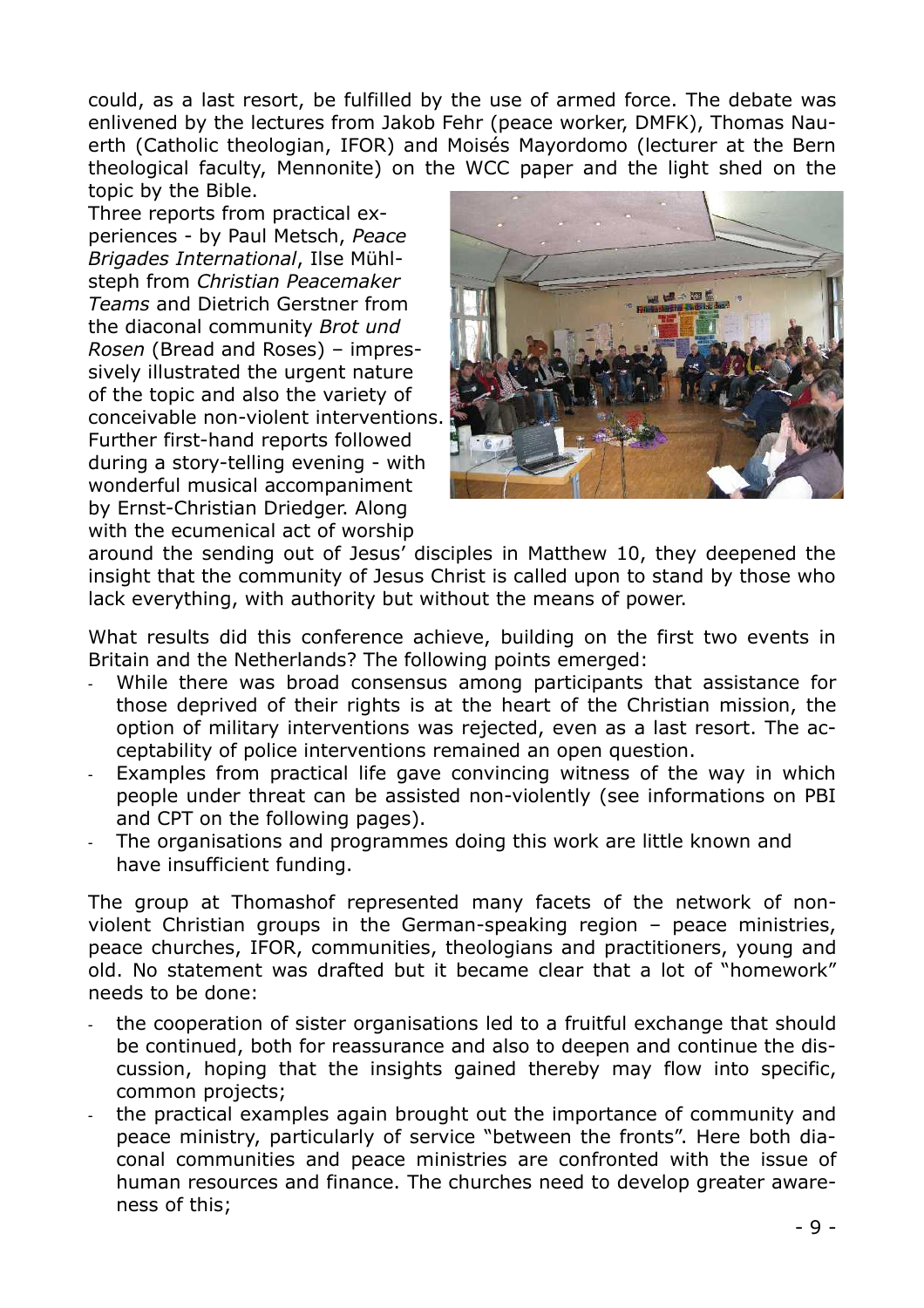Mennonites present were challenged by the report on CPT, since it was among Mennonites that the original idea of Christian Peacemaker Teams arose in 1984. In Germany there are only two people who have done a stint with CPT and there is still no structure to publicise and advance this important activity. The Mennonite conferences and congregations are challenged at this point.

*Marie-Noëlle von der Recke*

## **Peace Brigades International**

PBI is an international grassroots NGO that has been promoting nonviolence and protecting human rights since 1981. PBI sends international volunteers to areas of conflict, providing protective accompaniment to human rights defenders threatened by political violence.



The founders of PBI shared a profound conviction that ordinary people can take action to stop war and human rights violations even when their governments cannot or will not.

PBI's work is based on the principles of non-partisanship and non-interference in the internal affairs of the organisations it accompanies and believes that lasting transformation of conflicts cannot be imposed from outside, but must be based on the capacity and desires of local people. PBI's role is to open political space and provide moral support for local activists to carry out their work without fear of repression.

The main focus of PBI's work is international accompaniment, a technique pioneered by PBI for protecting human rights defenders threatened with violence because of their work. Since 1981 PBI has protected the lives of hundreds of activists in nine countries, enabling them to carry out their work.

PBI volunteers work in Indonesia, Mexico, Guatemala, Colombia and Nepal, backed up by an international structure of 15 country groups. PBI accompanies a wide variety of threatened activists all over the world: women's groups, indigenous communities, lawyers. What they all have in common is struggling for their rights against heavy odds and receiving threats or violence for carrying out their work.

In addition to protective accompaniment, PBI also works with local partner organisations on Peace Education programmes that aim to strengthen society's capacity to resolve conflicts without violence. PBI's programmes focus on trainings and workshops in conflict transformation.

For more information look up: www.peacebrigades.org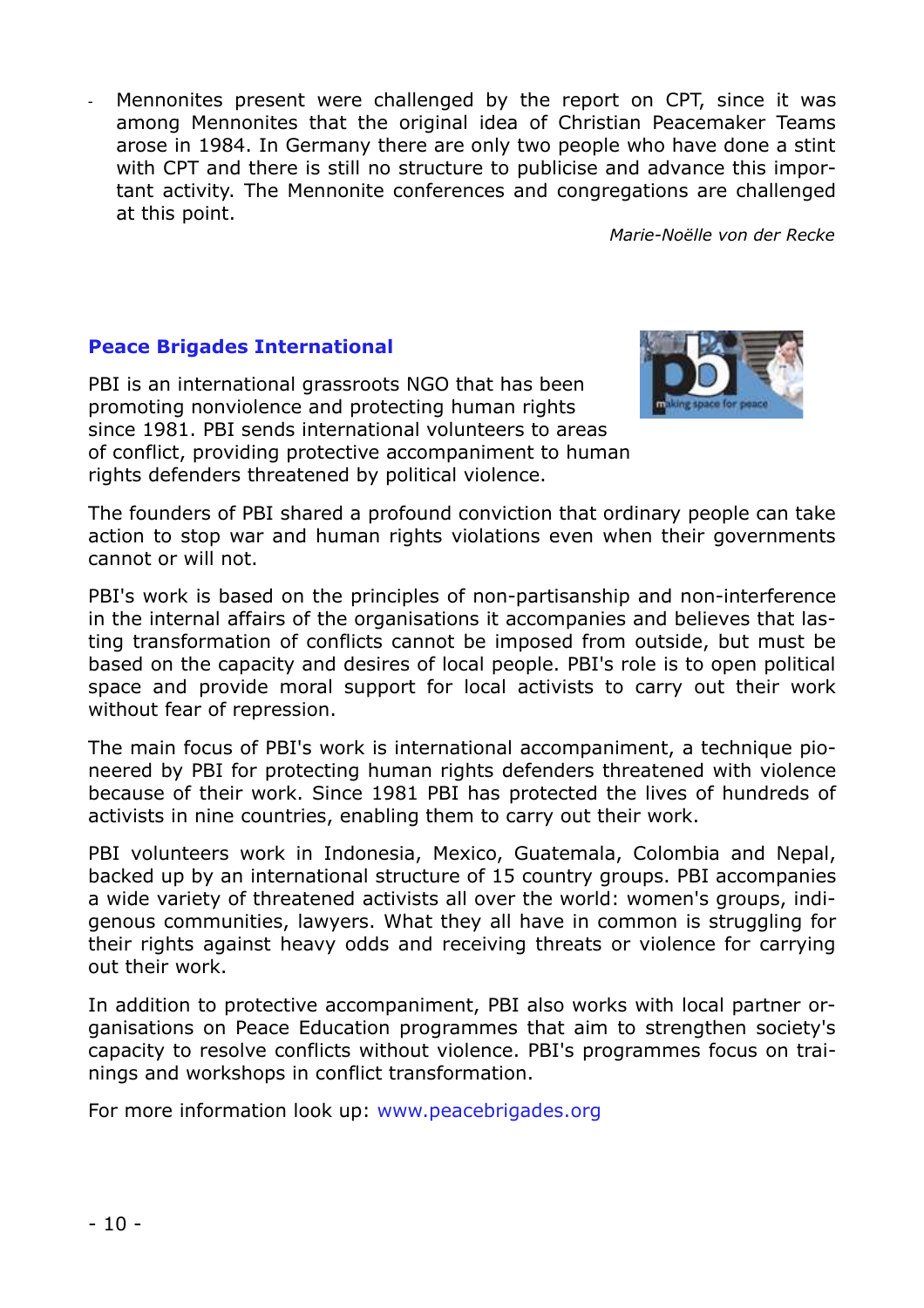#### *"What would happen if Christians devoted the same discipline and self-sacrifice to nonviolent peacemaking that armies devote to war?"*

*Christian Peacemaker Teams* (CPT) arose from this call in 1984. Enlisting the whole church in an organized, nonviolent alternative to war, today CPT places violence-reduction teams in crisis situations and militarized areas around the world at the invitation of local peace and human rights workers. CPT embraces the vision of unarmed intervention waged by committed peacemakers ready to risk injury and death in bold attempts to transform lethal conflict through the nonviolent power of God's truth and love.

Initiated by Mennonites, Brethren and Quakers with broad ecumenical participation, CPT's ministry of Biblically-based and spiritually-centered peacemaking emphasizes creative public witness, nonviolent direct action and protection of human rights.

A strategy developed thoughtfully over the years has taught CPT that:

- trained, skilled, international teams can work effectively to support local efforts toward nonviolent peacemaking;
- "getting in the way" of injustice through direct nonviolent intervention, public witness and reporting to the larger world community can make a difference;
- peace team work engages congregations, meetings and support groups at home to play a key advocacy role with policy makers.



Ilse Mühlsteph reports at the Thomashof on her peacework with CPT in Palestine

*Christian Peacemaker Teams* (CPT) offers an organized, nonviolent alternative to war and other forms of lethal inter-group conflict. CPT provides organizational support to persons committed to faith-based nonviolent alternatives in situations where lethal conflict is an immediate reality or is supported by public policy.

# **Projects**

**Colombia**: a continuing presence since February 2001. Through fasting, public prayer, and nonviolent action, team members support threatened communities, primarily in the Magdalena Medio region, working for a peaceful end to Colombia's 40-year-old civil war.

**Iraq**: a continuing presence since October 2002. Team members have accompanied the Iraqi people in the period leading up to the U.S.-led invasion, during the "shock and awe" bombing of Baghdad, and throughout the occupation to expose abusive acts by U.S. Armed Forces and support Iraqis committed to nonviolent resistance.

**Palestine**: a continuing presence in the Hebron District (West Bank) since June 1995. Team members stand with Palestinians and Israeli peace groups engaged in nonviolent opposition to Israeli military occupation, collective punishment, settler harassment, home demolitions and land confiscation.

Read more on the CPT Website: www.cpt.org